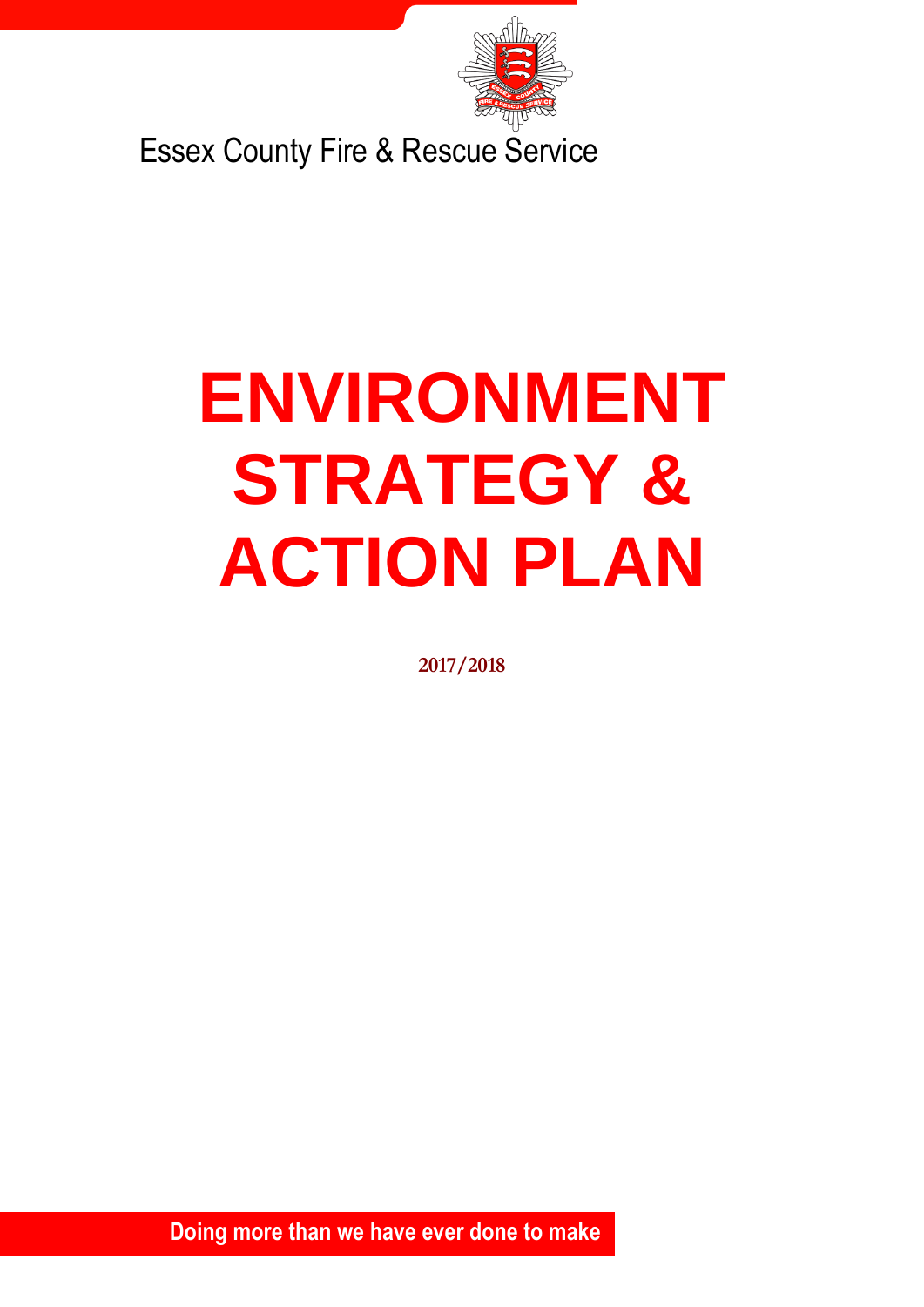#### **ESSEX COUNTY FIRE AND RESCUE SERVICE ENGINEERING & ENVIRONMENT TEAM STRATEGY AND ACTION PLAN**

#### **INTRODUCTION**

The Environment strategy is an essential part of sustaining building services that support the Essex County Fire & Rescue Service (ECF&RS) property portfolio. Future work will support and meet the needs of the Essex Fire Authority strategy.

#### **SCOPE**

This document will provide an overview of the environmental work for the forthcoming year.

#### **PRINCIPLE AIM OF THE FIRE AUTHORITY**

The principal aim of Essex Fire Authority is to 'save and protect lives, property and the environment.' In support of this, it is essential to provide property assets in the correct location and delivering these in suitable time with facilities to meet the needs of our work and local communities.

Essex Fire Authority is committed to ensuring that the property portfolio is appropriate and fit for purpose. All employees are committed to ECF&RS values of professionalism, open, honest, trustworthy, valuing the contribution of all, working as a team and being courageous in everything we do.

Furthermore being responsible for developing and maintaining building services to sustain the health, wellbeing, comfort and positive perceptions of all building users.

This strategy and action plan focusses on carbon footprint reduction.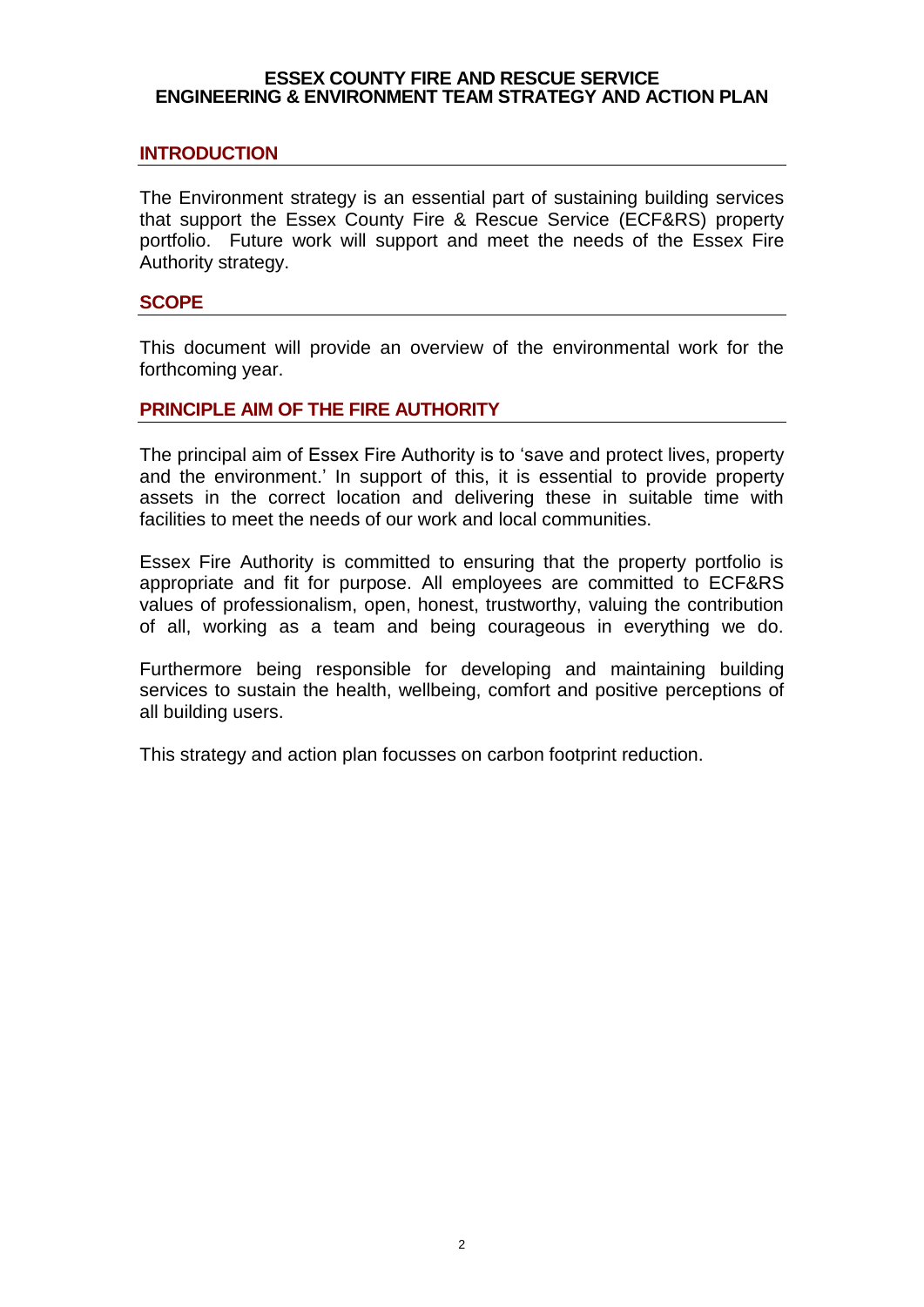Funding for Property based projects is filtered in one of two way:-



# **Environment**

Environmental issues should be a concern of every employee of ECFRS. Human activity influences the natural environment and it is therefore imperative that the carbon footprint of ECFRS is minimal whilst providing an outstanding service to the county. The strategy focusses on carbon footprint reduction. In order to improve ECF&RS, consulting a number of functional areas of ECF&RS is essential:

#### **Use of natural resources**

Electricity and gas are the two main contributors to the carbon footprint of ECF&RS. Water is not included in this calculation due to the difficulty in quantifying this, but employees are encouraged to use water sparingly due to the shortages of water across our County.

#### **Waste**

Recycling rates have increased nationally over recent years. All sites are encouraged to reuse and recycle as much as possible. Our main waste contractor recycles 75% of our waste and processes the remaining 25% as refuse derived fuel.

# **Awareness and Consultation**

It is very important to increase efforts in encouraging employees to be as environmentally friendly as possible and to sustain this effort. The following days will promote environmental awareness across the organisation:

World Environment Day - 5<sup>th</sup> June 17 Cycle to Work day  $-13<sup>th</sup>$  Sept 17 World Car Free Day – 22nd Sept 17 Earth Hour – 31st March 18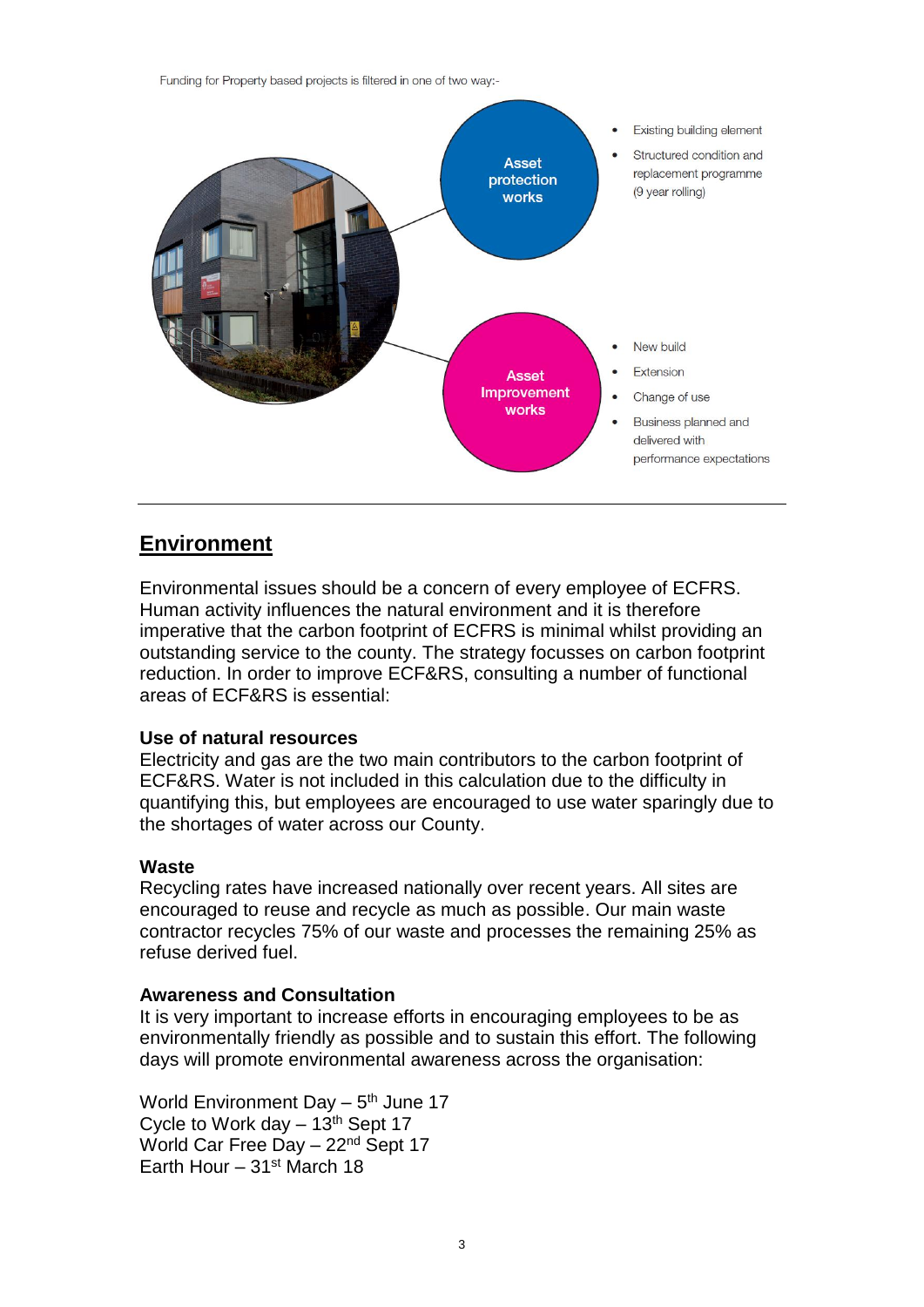# **Transport**

The fleet transport team manages all vehicles and works to keep pace with engine changes and procure appropriately to perform well in this area. Encouraging staff to walk, cycle, use public transport and car share will reduce mileage.

# **Partnership Working**

By working with contractors, suppliers and other blue light organisations, we can learn new environmental technologies and procedures to reduce our carbon footprint. ECFRS ensure that suppliers and contractors are in line with ISO14011.

# **Operational**

The operational work of the organisation is core to its business and can have both a positive and negative impact on the environment. Legislation covers the majority of our operational work. To ensure ECF&RS is a high performing Fire and Rescue Service, it is essential to keep up to date with changing legislation through partnership working with the Environment Agency.

# **Core Functions:**

- Identify and secure budgets each financial year and manage spend accordingly.
- Calculate annually ECFRS carbon footprint.
- Consider new technologies through the RADICALE (Research and Development in a Controlled and Logical Environment) group based on potential payback periods.
- Comply with ECFRS employee code of conduct.
- Being an active team player within property services taking responsibility for others and ourselves in all work activities within property services.

# **EMPLOYEE CODE OF CONDUCT**

Essex County Fire and Rescue Service is committed to having policies in place that ensures all their employees and members of the public are treated equally, regardless of their age, race, religion or belief, gender, disability or sexual orientation.

As public sector workers, employees of Essex County Fire and Rescue Service must adhere to the highest professional and ethical standards of conduct at work.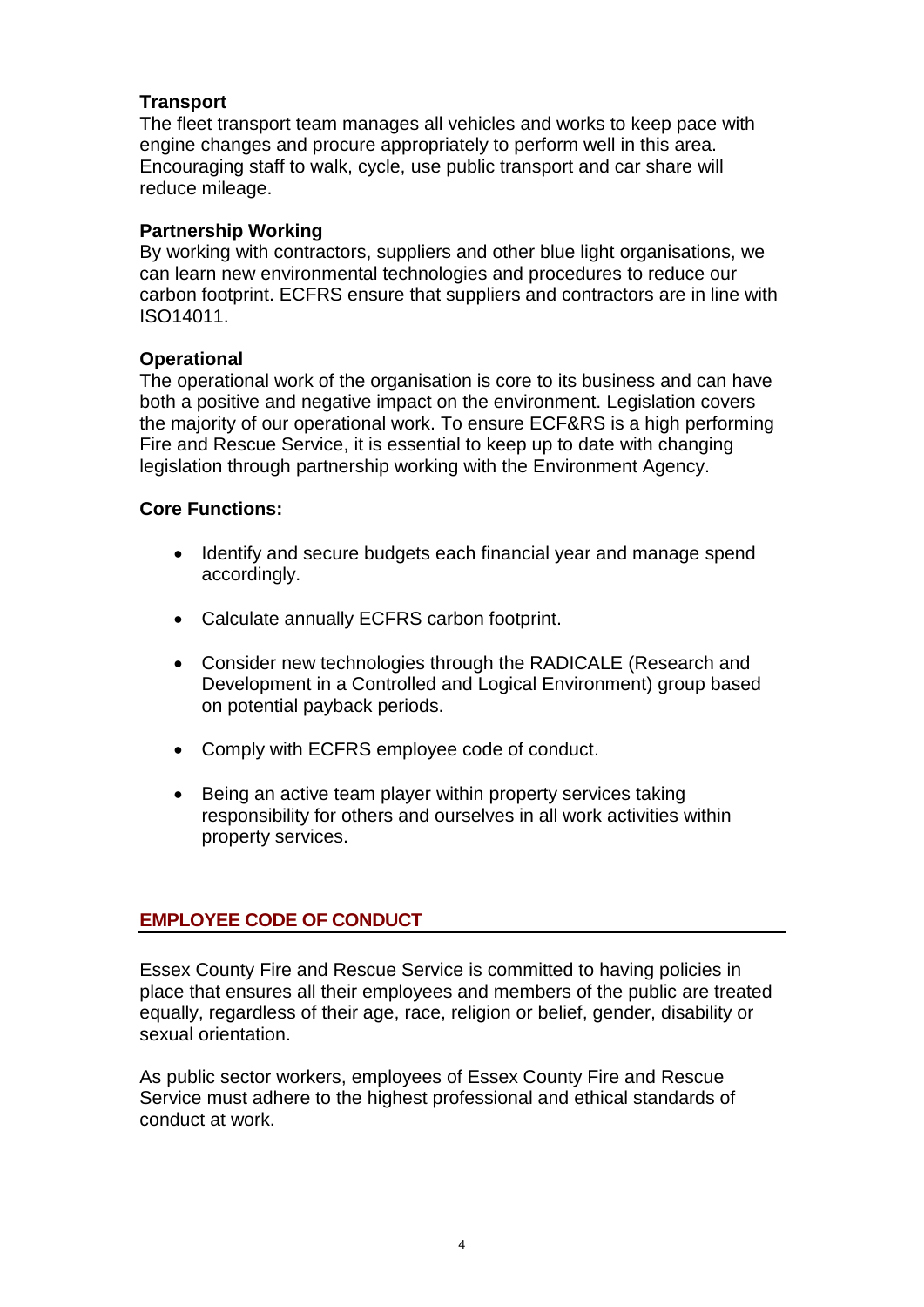This note details the standards of conduct expected of all Service employees in areas including:

- behaviour in the workplace, personal conduct and relationships, refusal to work with colleagues, dress code and personal hygiene, use of mobile phones at work
- fitness for duty
- health and safety
- use of email and the internet
- care of Service and personal property
- financial probity and conflicts of interest, hospitality and acceptance of gifts, intellectual property, confidentiality of information
- employment matters
- sponsorship
- political neutrality and membership of organisations
- compliance with Service policies and procedures

# **As a service and as individuals….**

# **We are open, honest and trustworthy**

We respect and honour all we do for the Service and our colleagues, being transparent and consistent in our communications and throughout our work

# **We are courageous in everything we do**

Having the confidence to always own our part, not be a by-stander in order to progress and learn from our experiences

# **We work as one team**

All in it together to deliver a safer Service and a safer Essex

# **We are always professional**

We proudly stay ahead of the game by embracing training and development, continually learning, while delivering efficient professional standards to serve our community.

# **We value the contribution of all**

We create an inclusive and non – judgemental environment that respects people as individuals and embraces diversity.

We value everyone equally, create opportunities and celebrate our successes.

#### **Why we are here**

To save and protect lives, property and the environment.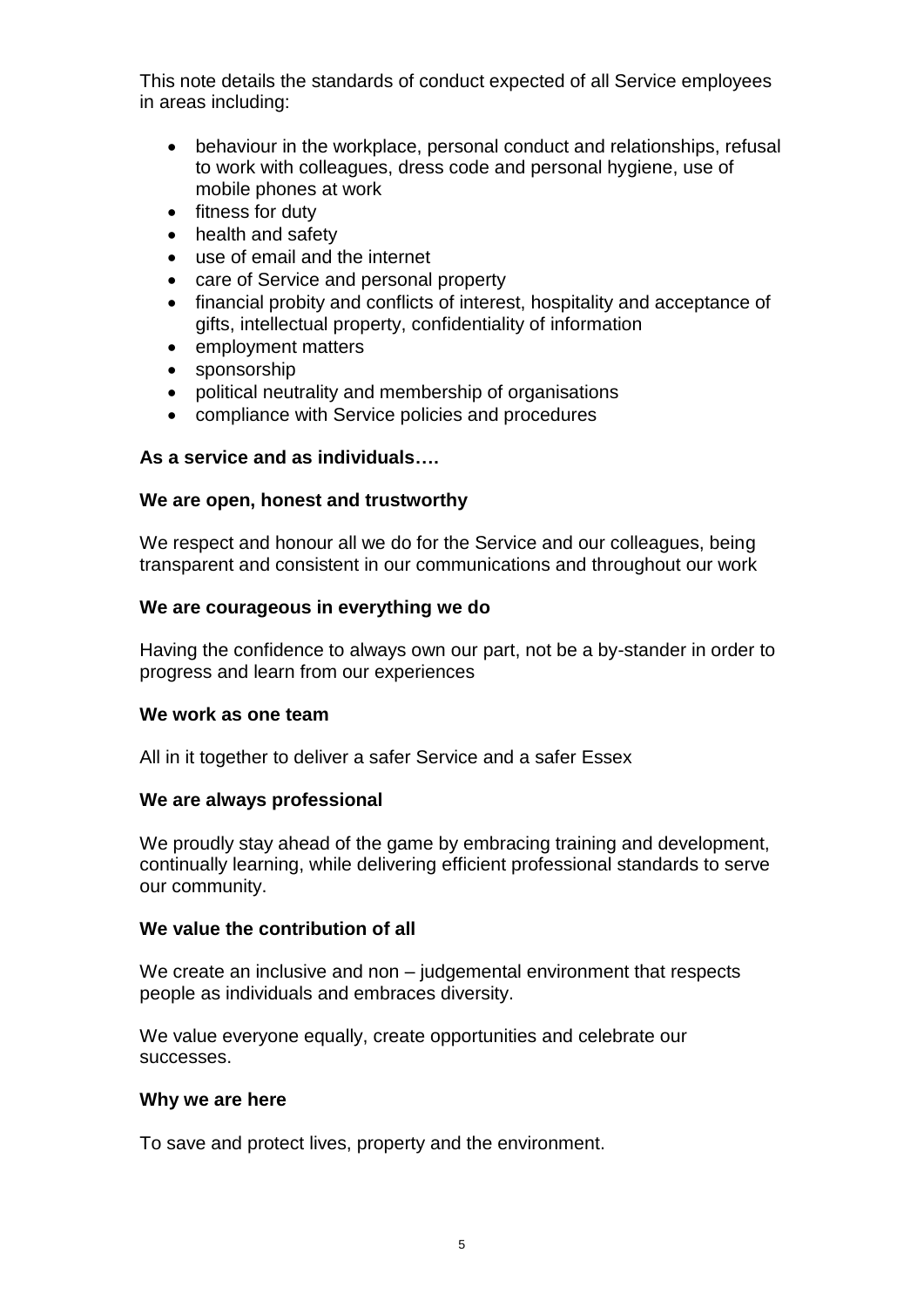# **Where we are going**

A time when our people feel inspired to deliver and be a part of the best fire and rescue service We work with other people to do more than ever to make Essex safe.

# **How we do it…**

Service led and values-driven.

It is expected that all employees set and adopt high standards of conduct and behave politely, respectfully and professional to all Service users, colleagues and outside agencies. The service is committed to promoting equality of opportunity, diversity and to eliminating unlawful discrimination.

# **Dignity at Work**

ECFRS is committed to creating a work environment free of bullying, harassment and victimisation, where people and property are treated with dignity and respect.

Bullying, harassment and victimisation can have very serious consequences for individuals and the organisation. Harassment or bullying may make people unhappy, may cause them stress and affect their health, family, social relationships, work performance and could cause them to leave their job. Effects on ECFRS can include loss of morale, poor work performance, and increased turnover of staff, legal claims and damage to ECFRS' reputation.

ECFRS will not tolerate bullying or harassment of any kind. All allegations of bullying or harassment will be investigated and, if appropriate, disciplinary action will be taken. ECFRS will also not tolerate victimisation of a person for making allegations of bullying or harassment in good faith or supporting someone to make such a complaint. Victimisation is a disciplinary offence.

This policy applies to everyone working at ECFRS including employees, temporary or agency workers, trainees, work experience, contractors and consultants, potential new employees and recruitment candidates, including any usage of social media. All employees should be aware that any inappropriate posts made to social media sites could lead to disciplinary action up to and including dismissal.

This policy covers bullying, harassment and victimisation of and by managers, employees, contractors, agency staff and anyone else engaged to work at ECFRS, whether by direct contract with ECFRS or otherwise.

Managers have an overriding responsibility in eradicating language or behaviour that is contrary to this Policy by fostering an atmosphere of dignity and respect and managing people in a professional and caring manner.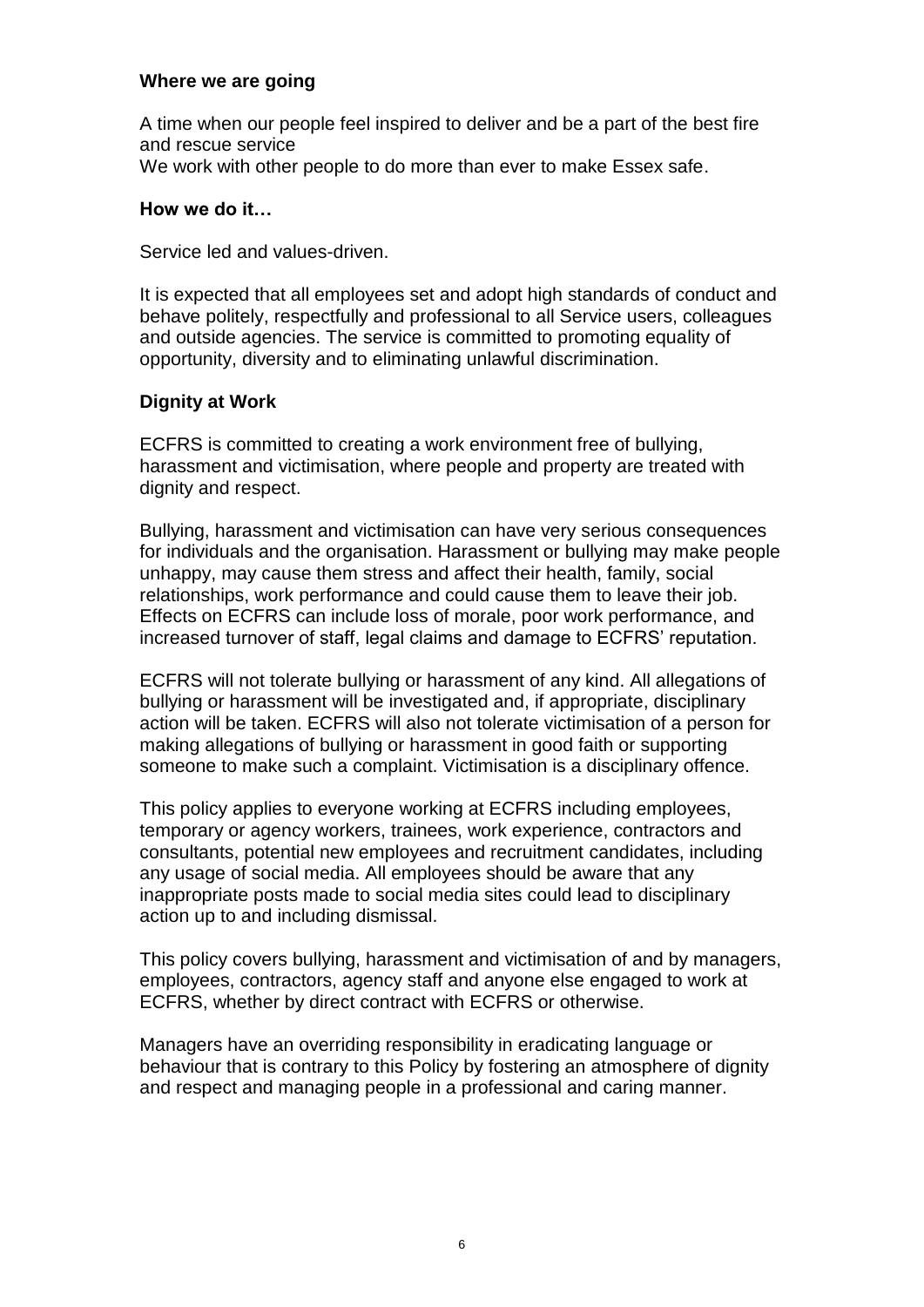# **Service Values**

ECFRS values being open, honest, trustworthy, professional, valuing the contribution of all, working as one team and being courageous in everything we do.

# **Informal Procedure**

Discuss any concerns with your line manager, a trained Dignity at Work Advisor, or a trade union representative and refer to the Dignity at Work guidance on resolving the issue.

# **Formal Procedure**

If informal resolution is unsuccessful, the matter is managed through the Grievance Procedure.

Property Services is committed to providing the framework that the Authority has endorsed to help all staff understand their role and function. The process for Achievement First is outlined below. Every member of the team should have a one to one meeting and should make time for this process.

Part of the data collection defined within this strategy is to ensure that the framework on which the meetings are based is clear for the cycle.



# The Achievement First Cycle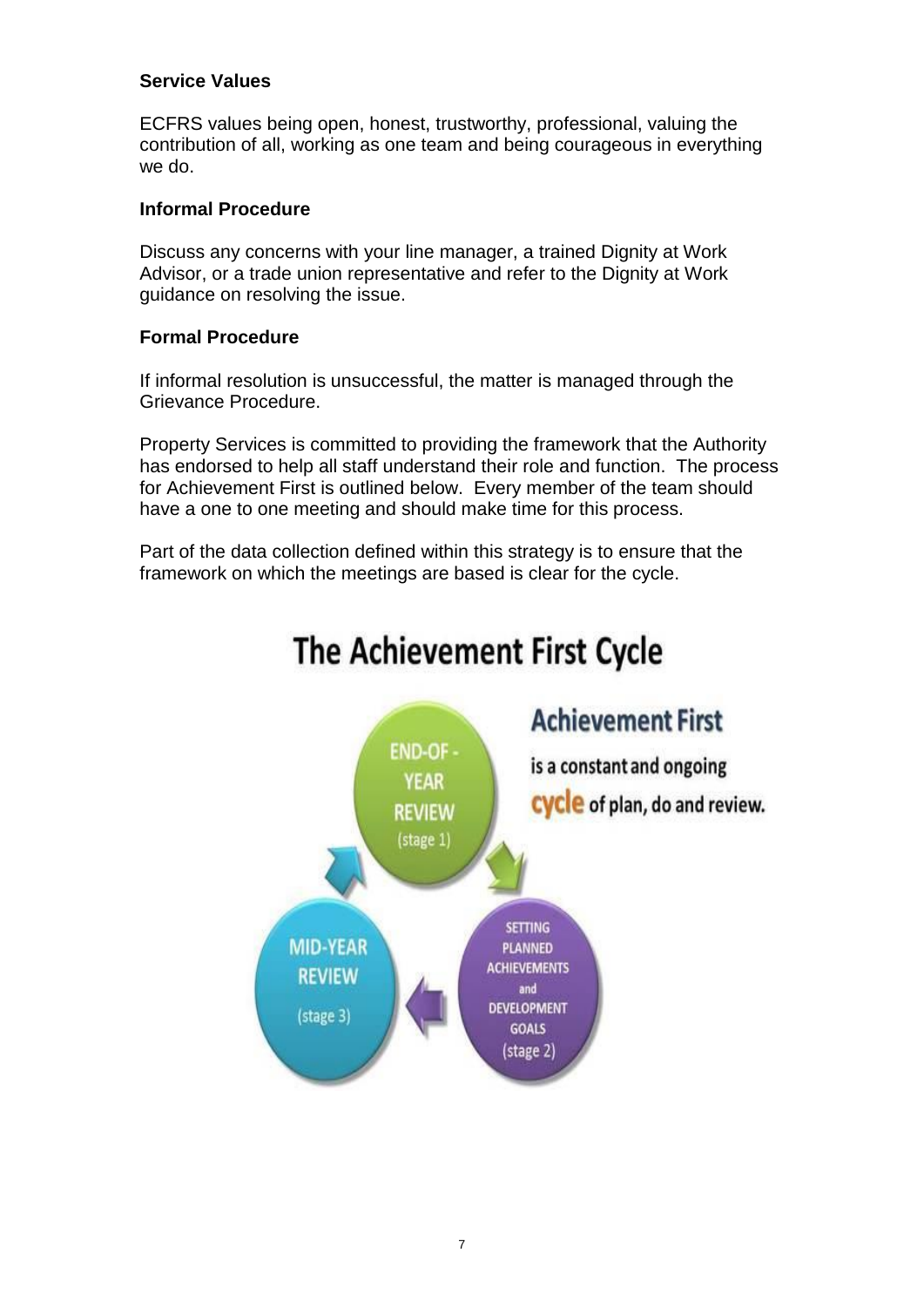# **Performance**

- To ensure that display energy certificates (where required) are kept up to date.
- To monitor the carbon footprint of ECFRS property portfolio.
- To publish the income received and performance of solar panels.

# **Technology**

- Consider new and emerging technologies for trial and demonstration, feeding into the RADICALE process.
- Continue to assist with updating and reviewing the property services design guide.
- To consider methods to utilise free electricity from the installation of solar panels.

# **Finance**

- **Ensure any investment is in line with ECFRS strategy.**
- To raise awareness of the importance of reducing energy use and carbon emissions.
- To monitor utility costs to ensure value for money and waste restriction.

# **Workforce**

- Willingness to adapt to change.
- Maintain and expand our skill sets and knowledge to match existing and developing technologies.
- Gain and maintain membership of professional institution to develop and gain professional recognition.
- Ensure training and development correspond to organisational requirements and help personal development.
- Ensure that work related absences are minimal.
- Ensure that values and behaviours' match the requirements of the Authority.
- To be active team members supporting others in all Property Services activities.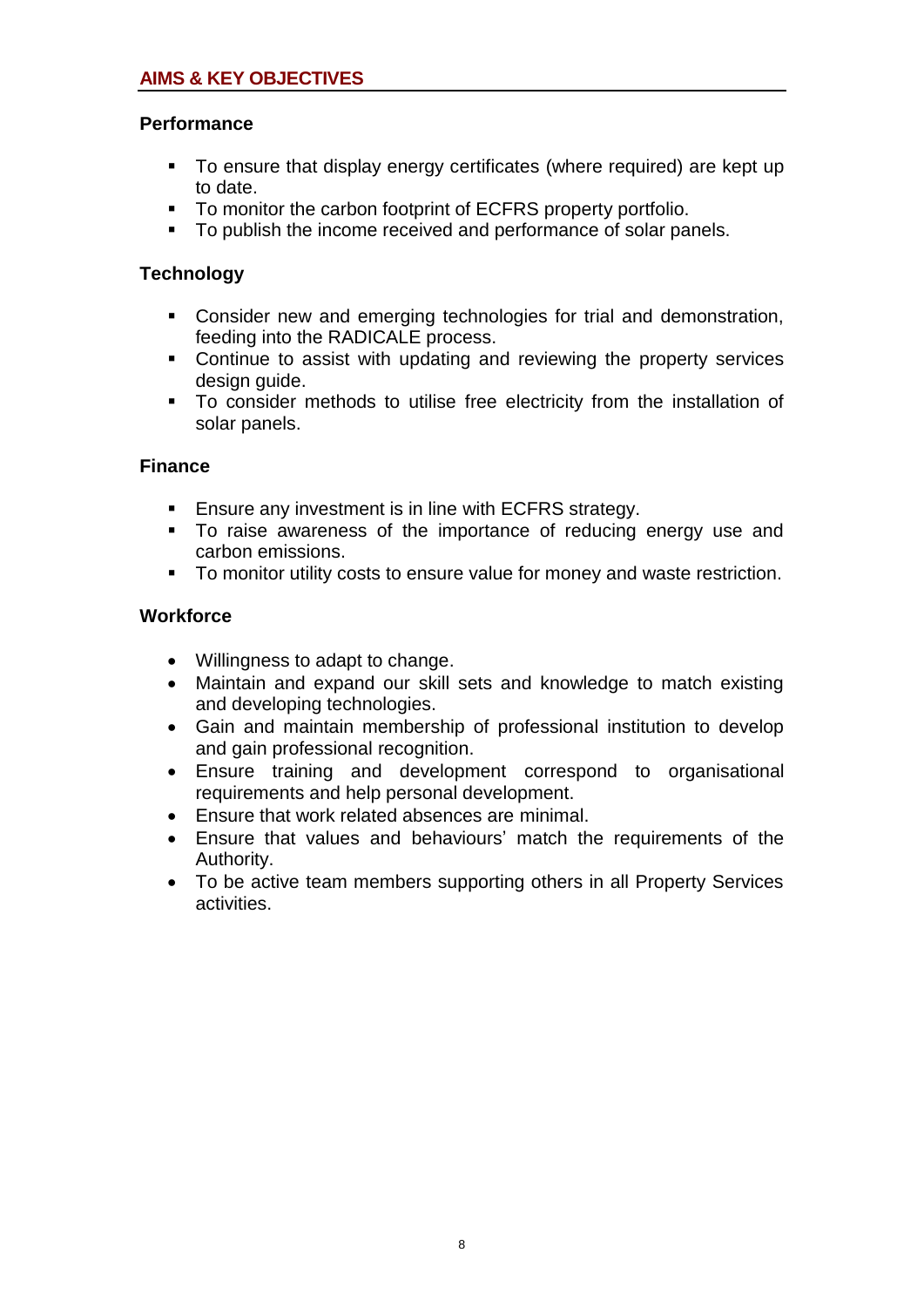

# **KEY PERFORMANCE INDICATORS**

| <b>KPI</b>       | <b>Measure</b>                                                | Green                  | Amber | <b>Red</b> |
|------------------|---------------------------------------------------------------|------------------------|-------|------------|
| Carbon footprint | Reduction<br><b>in</b><br>footprint of 2.75%<br>per<br>annum. | carbon   >2.75%   2.5- | 2.75% | 2.5%       |

**A number of intermediary targets were set following the carbon footprint target of a 20% reduction by 2015, 30% by 2020 & 80% reduction by 2050, all based on 2006 figures:**

- To hold total electricity consumption below 3 giga watt hours
- To hold total gas consumption to 6 giga watt hours
- To reduce waste to landfill by 50% based on 2006 figures
- To reduce diesel consumption by 10% from 2006 figures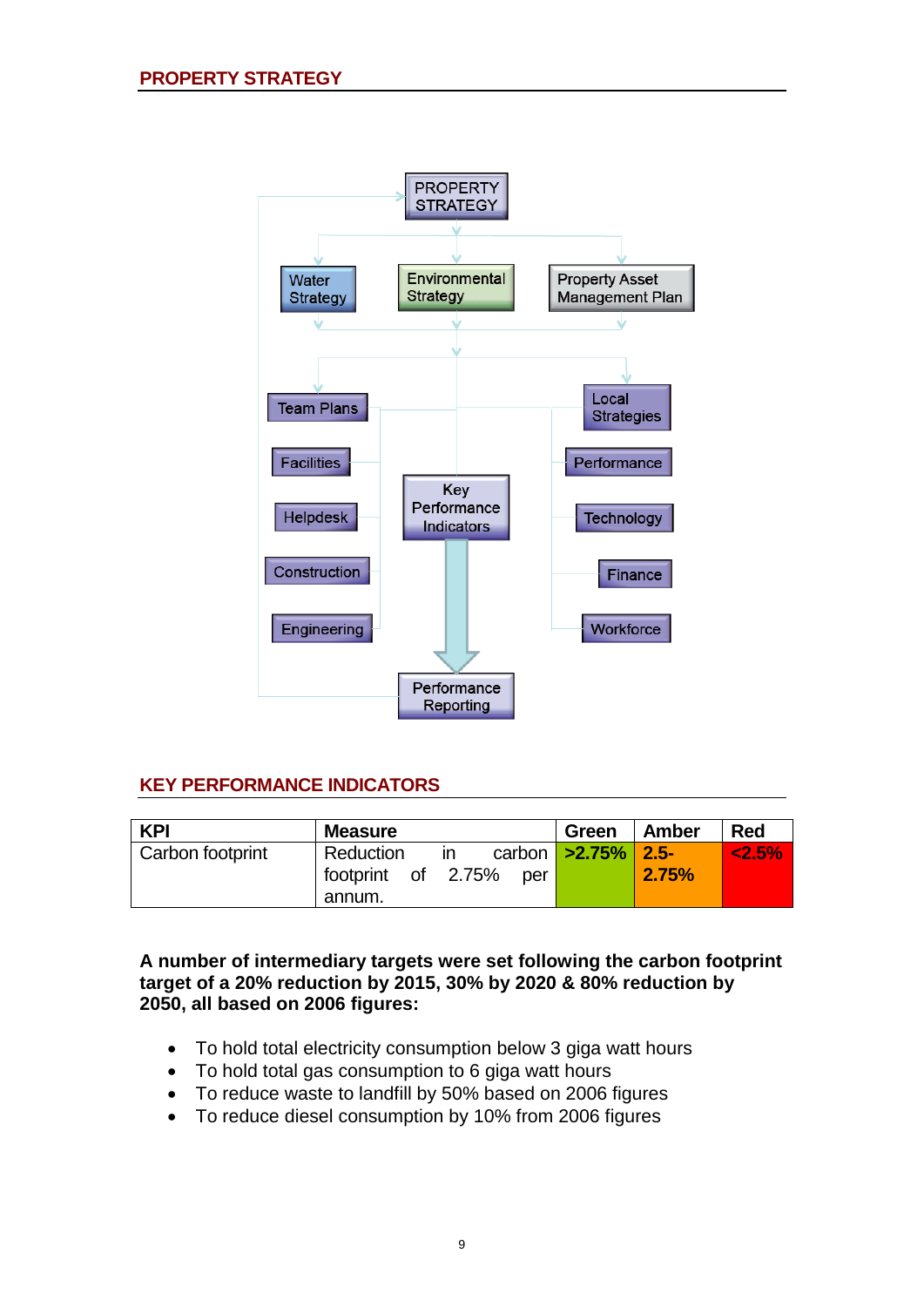# **ACTION PLAN**

The Action Plan identifies key work areas that cross boundaries of teams within Property Services or departments within the Authority and as such may need wider communication.

# **Please see overleaf action plan for 2016 / 2017:**

| <b>Performance</b>                                                                                                         |                                                                                          |                              |                                                      |
|----------------------------------------------------------------------------------------------------------------------------|------------------------------------------------------------------------------------------|------------------------------|------------------------------------------------------|
| <b>KPI/Target</b>                                                                                                          | <b>Actions</b>                                                                           | <b>Target</b><br><b>Date</b> | Comp'd<br><b>Date</b>                                |
| Carbon footprint. To meet<br>the Fire Authorities target<br>of reducing our footprint<br>by 20% by 2015 and 30%<br>by 2020 | Seek to report an annual<br>reduction of 2.75% per<br>annum                              | July 16                      | Aug 16                                               |
| Update DEC's for KP,<br>Workshops, Grays and<br>Rayleigh Weir                                                              | <b>Commission a CIBSE</b><br>qualified DEC assessor<br>to carry out the DEC's            | June 16                      | Aug 16                                               |
|                                                                                                                            | <b>Record for RADICALE</b>                                                               | <b>Jul 16</b>                | Aug 16                                               |
| <b>Technology</b>                                                                                                          |                                                                                          |                              |                                                      |
| <b>KPI/Target</b>                                                                                                          | <b>Actions</b>                                                                           | <b>Target</b><br><b>Date</b> | Comp'd<br><b>Date</b>                                |
| Install smart electricity<br>meters across ECFRS<br>property portfolio                                                     | Schedule works and<br>oversee electrical<br>shutdown of stations                         | Nov 16                       | Carry over<br>into 17/18                             |
| Review hand dryer<br>efficiency                                                                                            | Research and calculate<br>financial advantage of<br>installing hand dryer.               | Sept 2016                    | Sept 2016                                            |
| <b>Finance</b>                                                                                                             |                                                                                          |                              |                                                      |
| <b>KPI/Target</b>                                                                                                          | <b>Actions</b>                                                                           | <b>Target</b><br><b>Date</b> | Comp'd<br><b>Date</b>                                |
| Utilise full potential of<br>solar panels in terms of<br>using supplied electricity<br>to run heating and or hot<br>water  | Formulate an action plan<br>to implement<br>opportunities and review<br>through RADICALE | Sept 16                      | Ongoing<br>process<br>and<br>learning<br>opportunity |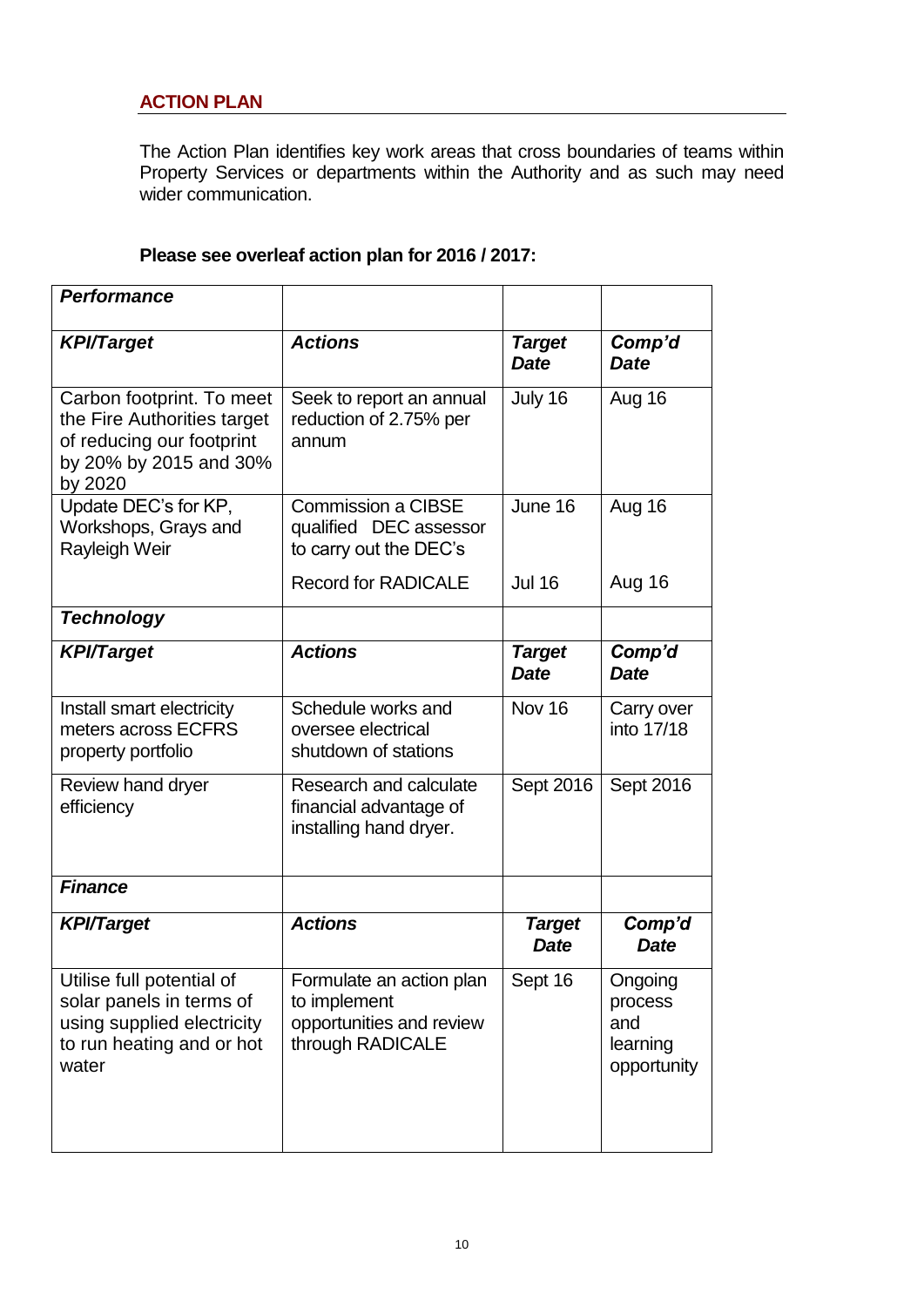| Ensure that all water<br>meter numbers and<br>readings are correct on<br>invoice and at site. | Seek assistance from<br>water section.                                                                                              | July 16                      | June 16                                               |
|-----------------------------------------------------------------------------------------------|-------------------------------------------------------------------------------------------------------------------------------------|------------------------------|-------------------------------------------------------|
| Decision to be made on<br>the new water market in<br>April 17                                 | Procurement for water<br>and sewage supply for all<br>sites.                                                                        | March 17                     | Ongoing                                               |
| <b>Workforce</b>                                                                              |                                                                                                                                     |                              |                                                       |
| <b>KPI/Target</b>                                                                             | <b>Actions</b>                                                                                                                      | <b>Target</b><br><b>Date</b> | Comp'd<br><b>Date</b>                                 |
| Environmental<br>Communication to all<br><b>ECFRS</b> employees                               | Work with media and<br>communications to<br>publish environmental<br>messages and news<br>articles.                                 | Dec 16                       | Ongoing                                               |
| Identify site/sites where<br>training foam can be used                                        | Work with surveyors,<br>engineers, Anglian Water<br>and Thames Water, to<br>establish a suitable<br>location to train with<br>foam. | March 17                     | Carry over<br>to next<br>year's<br><b>Action Plan</b> |

| <b>KPI</b>       | <b>Measure</b>                                         | Green                  | Amber | Red          |
|------------------|--------------------------------------------------------|------------------------|-------|--------------|
| Carbon footprint | Reduction<br>ın<br>footprint of 2.75%<br>per<br>annum. | carbon   >2.75%   2.5- | 2.75% | $\leq 2.5\%$ |

# **Carbon footprint – 33% reduction since 2006.**

# **Please see below action plan for 2017 / 2018:**

| <b>KPI/Target</b>                                                                                                                | <b>Actions</b>                                              | <b>Target</b><br><b>Date</b> | Comp'd<br><b>Date</b> |
|----------------------------------------------------------------------------------------------------------------------------------|-------------------------------------------------------------|------------------------------|-----------------------|
| <b>Performance</b>                                                                                                               |                                                             |                              |                       |
| Carbon footprint – to<br>meet the Fire Authority's<br>target of reducing our<br>carbon footprint by 20%<br>by 2015 & 30% by 2020 | Seek to report an annual<br>reduction of 2.75% per<br>annum | July 17                      | July 17               |